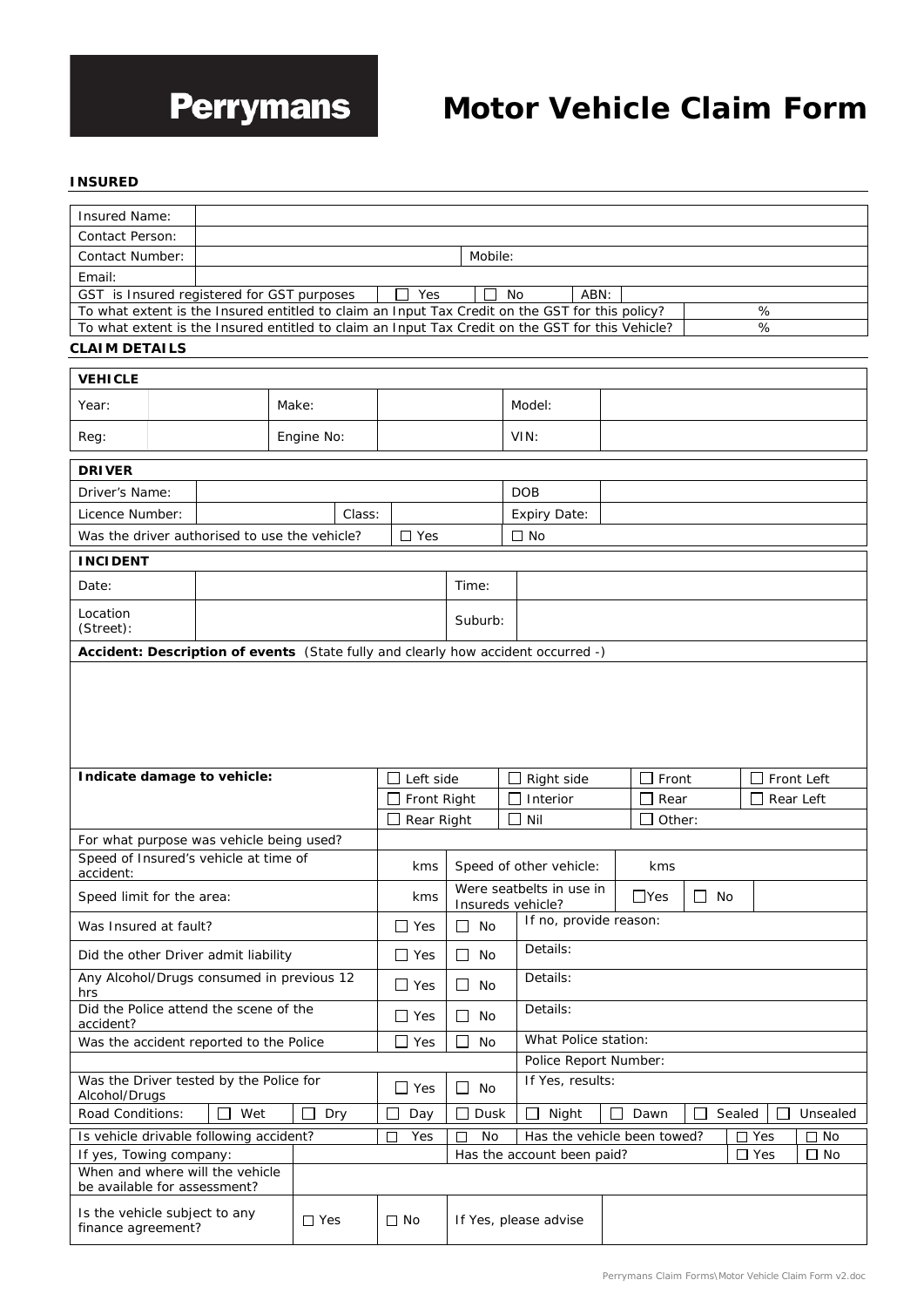## **Perrymans**

### **Motor Vehicle Claim form**

| THIRD PARTY DETAILS:                                                   |            |            |           |                        |        |  |
|------------------------------------------------------------------------|------------|------------|-----------|------------------------|--------|--|
| Vehicle:                                                               | Year:      | Make:      |           |                        | Model: |  |
| Reg:                                                                   | Body Type: | Colour     |           |                        |        |  |
| Owner's Name:                                                          |            |            |           |                        |        |  |
| Address:                                                               |            |            |           |                        |        |  |
| Home Phone:                                                            |            |            |           | Mobile:                |        |  |
| Drivers Name:                                                          |            |            |           | DOB:                   |        |  |
| Address                                                                |            |            |           |                        |        |  |
| Describe the damage to other vehicle or property:                      |            |            |           |                        |        |  |
|                                                                        |            |            |           |                        |        |  |
| Name of Third Party's Insurer:                                         |            |            |           | Policy Number:         |        |  |
| THIRD PARTY DETAILS (only complete if more than one car involved) :    |            |            |           |                        |        |  |
| Vehicle:                                                               | Year:      | Make:      |           |                        | Model: |  |
| Reg:                                                                   | Body Type: | Colour     |           |                        |        |  |
| Owner's Name:                                                          |            |            |           |                        |        |  |
| Address:                                                               |            |            |           |                        |        |  |
| Home Phone:                                                            |            |            |           | Mobile:                |        |  |
| Drivers Name:                                                          |            |            |           | DOB:                   |        |  |
| Address                                                                |            |            |           |                        |        |  |
| Describe the damage to other vehicle or property:                      |            |            |           |                        |        |  |
|                                                                        |            |            |           |                        |        |  |
| Name of Third Party's Insurer:                                         |            |            |           | Policy Number:         |        |  |
|                                                                        |            |            |           |                        |        |  |
| <b>WITNESSES TO INCIDENT</b>                                           |            |            |           |                        |        |  |
| Witness 1 Name:                                                        |            |            |           |                        |        |  |
| Address:                                                               |            |            |           |                        |        |  |
| Home Phone:                                                            |            |            |           | Mobile:                |        |  |
| Where was<br>witness?                                                  |            |            |           |                        |        |  |
| Witness 2 Name:                                                        |            |            |           |                        |        |  |
| Address:                                                               |            |            |           |                        |        |  |
| Home Phone:                                                            |            |            |           | Mobile:                |        |  |
| Where was                                                              |            |            |           |                        |        |  |
| witness?                                                               |            |            |           |                        |        |  |
| THEFT OF VEHICLE<br>Date:                                              |            |            | Time:     |                        |        |  |
| Location<br>(Street):                                                  |            |            | Suburb:   |                        |        |  |
|                                                                        |            |            |           |                        |        |  |
| Theft: (Describe events from the time parked until discovered missing) |            |            |           |                        |        |  |
| Was the vehicle locked                                                 |            | $\Box$ Yes | $\Box$ No | If No, provide reason: |        |  |
| Are there duplicate keys?                                              |            | $\Box$ Yes | $\Box$ No |                        |        |  |
| Who has a set of keys?                                                 |            |            |           |                        |        |  |